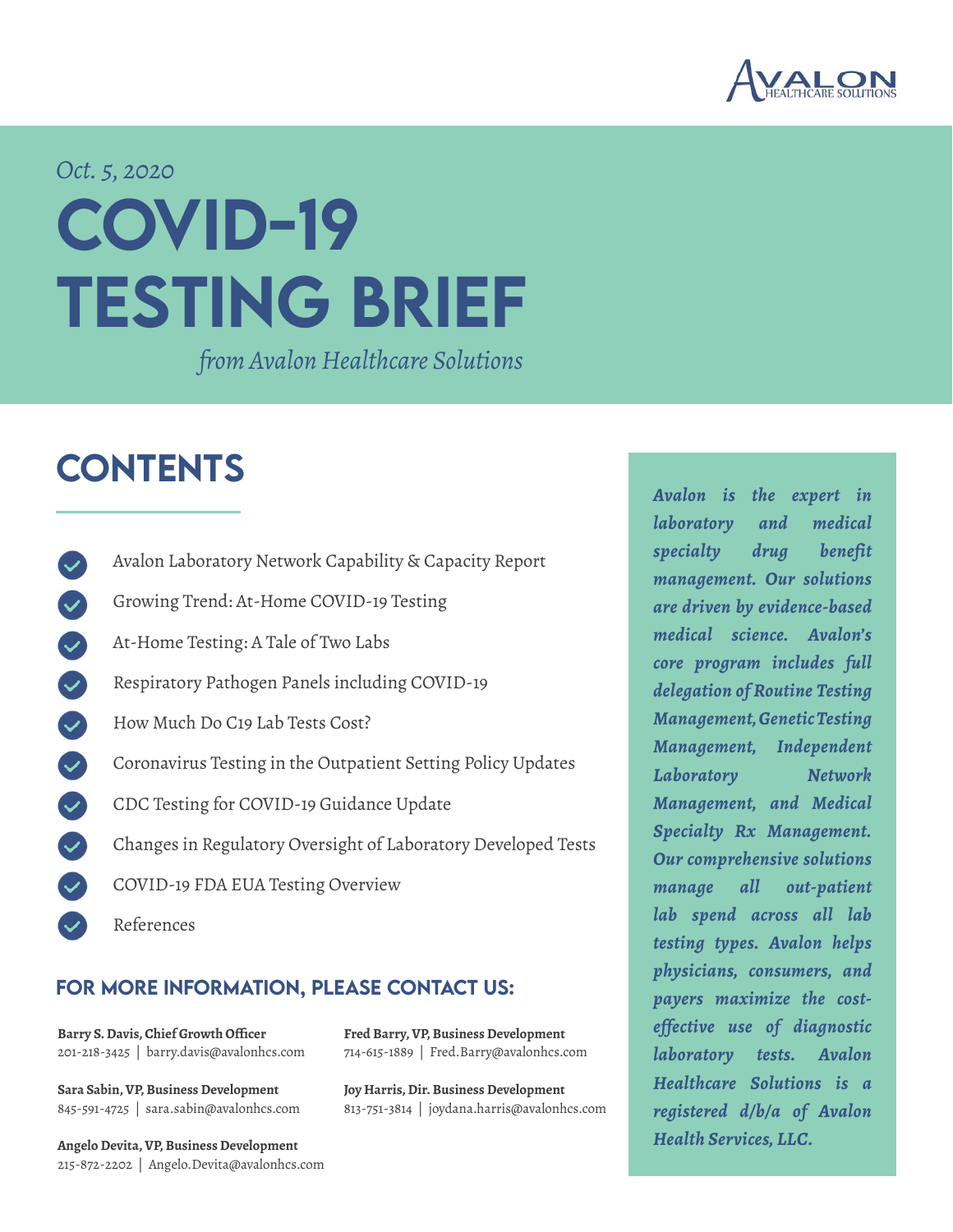### <span id="page-1-0"></span>Avalon Laboratory Network Capability & Capacity Report

network of COVID-19 testing COVID-19 PCR results is 2 days. laboratories is greater than 700,000 tests/day.

• The current capacity of the Avalon • The average turnaround time for

• Many of the labs in the network currently report unused capacity.

| <b>LAB</b>                         | <b>HEALTHPLAN</b> | <b>RT-PCR</b><br>Y/N | <b>MULTI</b><br><b>PLAT-</b><br><b>FORM</b> | <b>CAPA-</b><br><b>CITY</b><br>(PER DAY) | <b>TAT</b>                   | <b>ANTI-</b><br><b>BODY</b><br><b>TESTING</b> | <b>FDA</b><br><b>EUA</b> | <b>CAPACITY</b><br>(PER DAY) | <b>TURN-</b><br><b>AROUND</b><br><b>TIME</b> |
|------------------------------------|-------------------|----------------------|---------------------------------------------|------------------------------------------|------------------------------|-----------------------------------------------|--------------------------|------------------------------|----------------------------------------------|
| LabCorp                            | SC, NC            | Y                    | Y                                           | 200,000                                  | 1 day                        | Y                                             | Y                        | 300,000                      | 1-3 days                                     |
| Quest                              | SC, NC, CBC, VT   | Y                    | Y                                           | 200,000                                  | 1 day priority<br>2 days all | Y                                             | Y                        | 200,000                      | 1-2 days                                     |
| BioReference                       | SC, NC, CBC, VT   | Y                    | Y                                           | 70,000                                   | 1 day                        | Y                                             | Y                        | 260,000                      | 3 days                                       |
| <b>GenetWorx</b>                   | SC, NC            | Y                    | Y                                           | 40,000                                   | 2 days                       | Y                                             | Y                        | 1,000                        | 1 day                                        |
| Sonic CPL (Clinical Pathology Lab) | SC                | $\mathbf Y$          | $\mathbf Y$                                 | 20,000                                   | 1-3 days                     | $\mathbf Y$                                   | Y                        | 100,000                      | 1 day                                        |
| Mako Medical Lab                   | SC, NC            | Y                    | Y                                           | 35,000                                   | 1-2 days                     | Y                                             | Y                        | 20,000                       | 1 day                                        |
| Premier Medical Lab                | SC                | Y                    | Y                                           | 50,000                                   | 1-2 days                     | Y                                             | Y                        | 50,000                       | 1-2 days                                     |
| Eurofins-Diatherix**               | SC, NC, CBC, VT   | Y                    | N                                           | 30,000                                   | 1-2 days                     | Y                                             | Y                        | 15,000                       | $2 - 4 \text{ days}$                         |
| Aegis                              | SC, NC, CBC, VT   | Y                    | Y                                           | 10,000                                   | 2 days                       | $\mathbf Y$                                   | $\mathbf N$              | N/A                          | N/A                                          |
| MDL (Medical Diagnostic Lab)       | SC, NC, CBC, VT   | Y                    | N                                           | 12,000                                   | 2-3 days                     | Y                                             | Y                        | 1,000                        | 3 days                                       |
| Neogenomics                        | SC, NC, CBC, VT   | Y                    | Y                                           | 5,000                                    | 1-2 days                     | N                                             | N/A                      | N/A                          | N/A                                          |
| <b>BAKO</b>                        | SC, NC, CBC, VT   | $\mathbf Y$          | N                                           | 2,500                                    | 1-2 days                     | N                                             | N/A                      | N/A                          | N/A                                          |
| Luxor                              | SC                | Y                    | Y                                           | 5,000                                    | 1 day                        | Y                                             | Y                        | 1,000                        | 1-2 days                                     |
| AccuReference                      | CBC               | Y                    | Y                                           | 5,000                                    | 2 days                       | Y                                             | Y                        | 1,700                        | 1 day                                        |
| <b>Precision Genetics</b>          | SC, NC            | Y                    | N                                           | 4,000                                    | 1-2 days                     | Y                                             | Y                        | 1,250                        | 2-4 days                                     |
| AIT                                | SC, NC, CBC       | Y                    | $\mathbf Y$                                 | 3,000                                    | 1-2 days                     | $\mathbf N$                                   | N/A                      | N/A                          | N/A                                          |
| PathGroup                          | <b>NC</b>         | $\mathbf Y$          | Y                                           | 8,000                                    | 2-3 days                     | Y                                             | $\mathbf Y$              | 1,000                        | 1 day                                        |
| Radeas                             | SC, NC            | Y                    | Y                                           | 2,400                                    | 1-2 days                     | Y                                             | Y                        | 4,000                        | 1 day                                        |
| LabTech                            | SC, NC            | Y                    | Y                                           | 10,000                                   | 2 days                       | Y                                             | Y                        | 3,000                        | 1 day                                        |
| Wake Medical Lab Consultants       | NC                | Y                    | Y                                           | 1,500                                    | 1 day                        | Y                                             | Y                        | 4,800                        | 1 day                                        |
| <b>SMA</b>                         | CBC               | Y                    | Y                                           | 1,000                                    | 1 day                        | N                                             | N/A                      | TBD                          | TBD                                          |
| Inform Diagnostics                 | SC, NC, CBC, VT   | Y                    | N                                           | 200                                      | 1-2 days                     | N                                             | N/A                      | N/A                          | N/A                                          |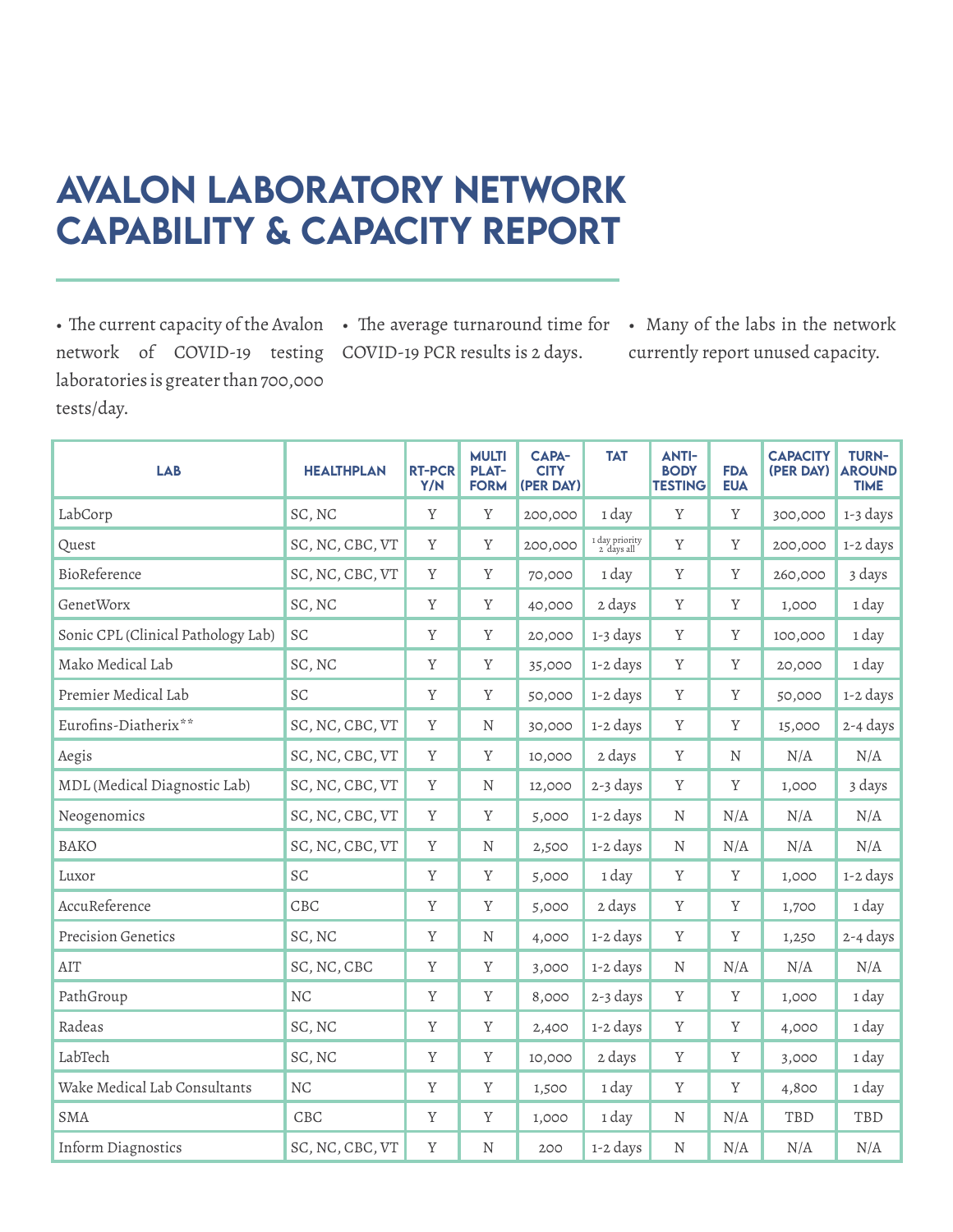#### <span id="page-2-0"></span>Growing Trend: At-Home COVID-19 Testing

Some companies announced that their test will be available at-home without involving healthcare professionals.

• Gauss, a computer vision startup, and Cellex, a biotech company that works on diagnostics, announced that they will seek EUA from the FDA for their rapid COVID-19 test that can be fully performed by people at home without involving a laboratory. The company claimed

90% sensitivity and 100% specificity for its antigen test. This test integrates an antigen test with Gauss's app where users will take a picture of the rapid test, and Gauss's app will use artificial intelligence to deliver back the results to the user within 15 minutes.<sup>1</sup> Currently, Cellex has FDA authorization for its COVID-19 antibody test as high or moderate complexity.2

• Visby test received FDA EUA for high or moderate complexity only. It is a portable PCR test with 100% sensitivity and 100% specificity. And, the company seems determined to get FDA EUA for home use.<sup>3</sup>

The progress on COVID-19 test development has been curious. It will be interesting to know if the FDA will ever grant at-home COVID-19 test EUAs.

#### <span id="page-2-1"></span>At-Home Testing: A TALE OF TWO LABS

As previously reported, both Quest Diagnostics and LabCorp offer an at-home diagnostic test (RT-PCR) for COVID-19. The following chart outlines the similarities and differences between the two tests.

| <b>QUEST AND LABCORP -</b><br><b>SAME LOGISTICS</b> | <b>QUEST DIFFERENCE</b>                                       | <b>LABCORP DIFFERENCE</b>                        |
|-----------------------------------------------------|---------------------------------------------------------------|--------------------------------------------------|
| Order Online, Test Can Be<br>Received At Home       | Will not charge health plan<br>or federal government          | Will charge health plan<br>on behalf of consumer |
| Separate Physician Charge<br>Is Applied             | Test may be taken to<br>Walmart for pharmacist<br>supervision |                                                  |
| Samples May Be Returned<br>Via FedEx                |                                                               |                                                  |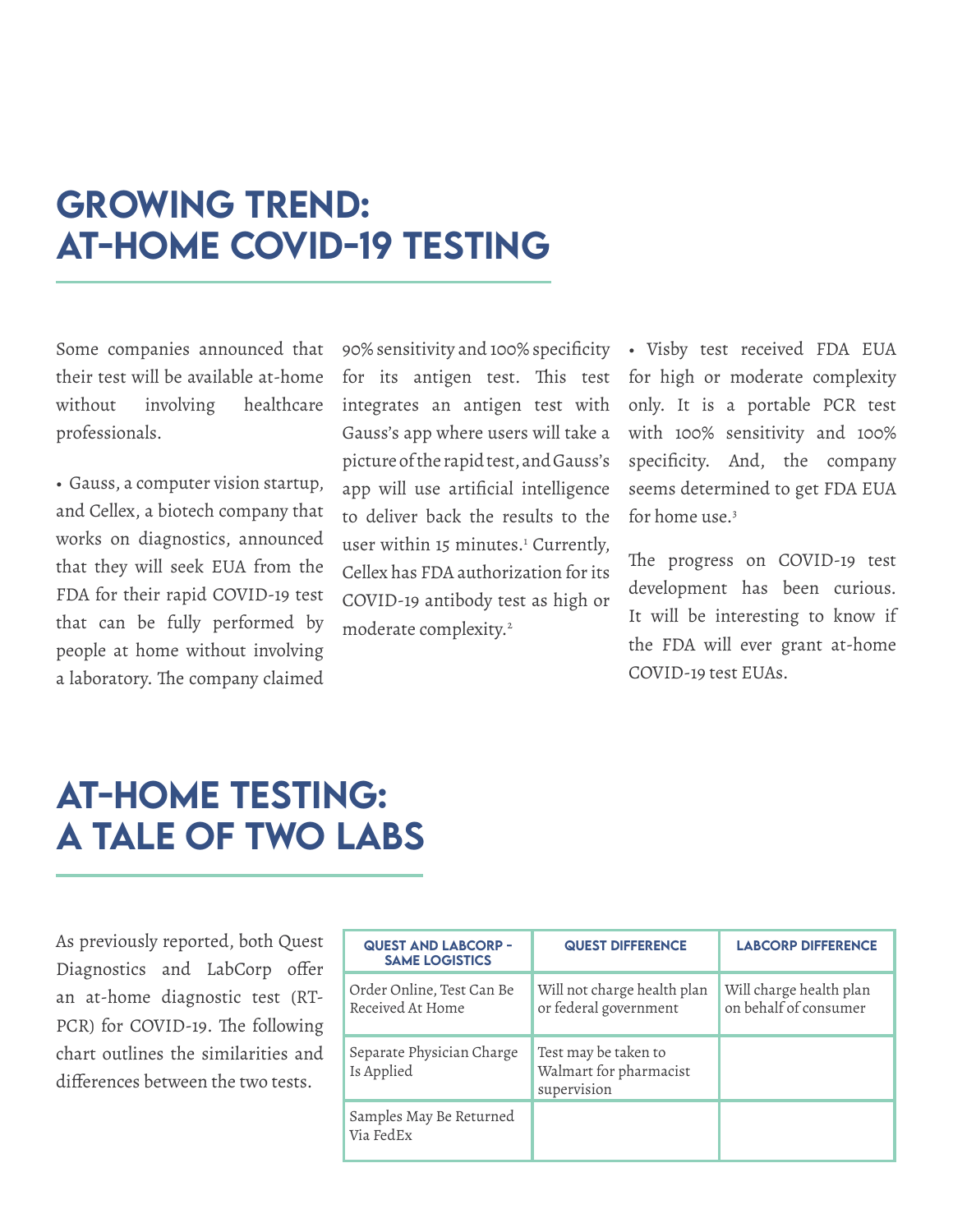#### <span id="page-3-0"></span>Respiratory Pathogen Panels including COVID-19

On September 8, 2020, LabCorp announced the introduction of a diagnostic (PCR) respiratory panel that includes COVID-19, Flu A/B and RSU. The company has also applied for EUA to offer the same panel as an at-home test. Quest Diagnostics has signaled that they intend to launch a similar product. As described by the Avalon Pathogen Panel Testing policy AHS G2149, this panel could be considered as a covered service. Current CPT code 87631 may describe the panel. However, this CPT code is not specific to COVID-19, and plans may struggle to clearly determine if the accurate rate has been applied.

These new diagnostic respiratory panels present more than one challenge to claims operations. First, under the CARES Act plans and issuers shall not impose any cost sharing requirements (including deductibles, copayments, and coinsurance), prior authorization requirements, or other medical management requirements for benefits that must be provided under the Act.

It is important to note that several in vitro diagnostic kit manufacturers are producing and marketing diagnostic multiplex test kits that exceed five respiratory pathogens.

These are not testing laboratories, but these companies do sell these kits to the laboratory industry, including hospital laboratories. Some examples of these companies and the number of pathogens to be detected by their products are included in the following chart:

| <b>COMPANY OR</b><br><b>PRODUCT</b> | <b>NUMBER OF</b><br><b>PATHOGENS</b> |
|-------------------------------------|--------------------------------------|
| Genmark                             | 21                                   |
| ThermoFisher                        | 3                                    |
| Qiagen                              | 22                                   |
| Luminex                             | 20                                   |
| BioFire                             | 23                                   |
| Cephid                              |                                      |

#### <span id="page-3-1"></span>How Much Do C19 Lab Tests Cost?

A new study in the Journal of General Internal Medicine examined approximately 182,000 claims for COVID diagnostic tests billed by independent labs and the outpatient hospital setting. The highest charge for COVID

diagnostic testing was \$14,750. However, the study revealed the following typical ranges for charges:

- Independent Labs: \$67 to \$100
- Hospital outpatient: \$94 to \$204

Independent labs performed 50%

of COVID testing while hospitals performed about 35%.The range of charges for antibody testing was \$42 to \$55 with 97% of the testing billed by independent labs. The study noted that charges varied widely by state.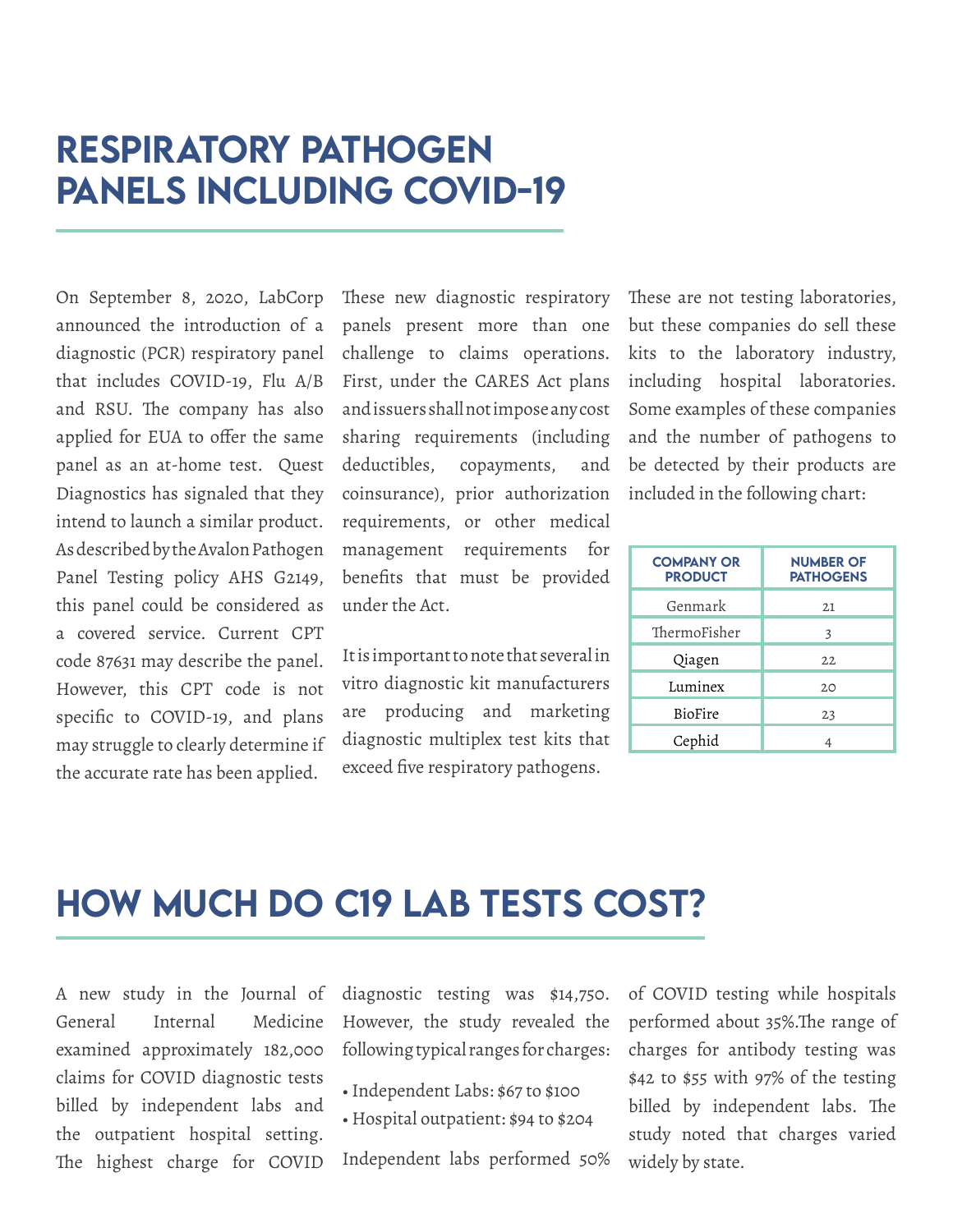#### <span id="page-4-0"></span>coronavirus Testing in the outpatient setting policy updates

On September 8, 2020, Avalon's independent Clinical Advisory Board (CAB) met for its thirdquarter policy review meeting. During this meeting, Avalon's policy on coronavirus testing titled "Coronavirus Testing in the Outpatient Setting" was updated.



This policy was initially written in May 2020 with the focus on all evidence-based scientific literature available at that time. Since then, most clinical professional guidelines such as those from the World Health Organization (WHO), the Centers for Disease Control and Prevention (CDC), the National Institutes of Health (NIH), the American Medical Association (AMA), the Infectious Diseases Society of America (IDSA), and others were updated as well.

CAB reaffirmed its previous position stating that current evidence supports the clinical utility of nucleic acid tests as diagnostic tests for COVID-19 for symptomatic patients, asymptomatic individuals with a known exposure, and those undergoing aerosol producing procedures. Large molecular panels remained as not recommended, and small pathogen panels remained recommended. CAB debated the utility and dangers of antigen testing and because it is a public emergency, and because these tests are becoming better than initially introduced. They concluded that diagnostic antigen testing should be recommended for symptomatic patients. The antibody testing recommendation remained the same as before. It is not recommended except for children with the multisystem inflammatory syndrome (MIS-C). Finally, CAB added their position about neutralizing antibody testing as not recommended since the clinical utility of this testing was not yet demonstrated in the literature.

Accordingly, two main changes were made in the policy. The first change is for diagnostic antigen tests as a recommended test. The second change is the addition of neutralizing antibody tests as not recommended.

For the coding updates, the AMA added one additional CPT code 86413 for quantitative antibody testing with the effective date of September 8th. Per the AMA Website, this service provides precise quantitative measurements and is intended to aid in detecting the "presence and temporal evolution of the adaptive immune response to SARS-CoV-2". It is not for the testing of convalescent plasma but assesses the quantitative levels of antibody response after COVID-19 infection.4

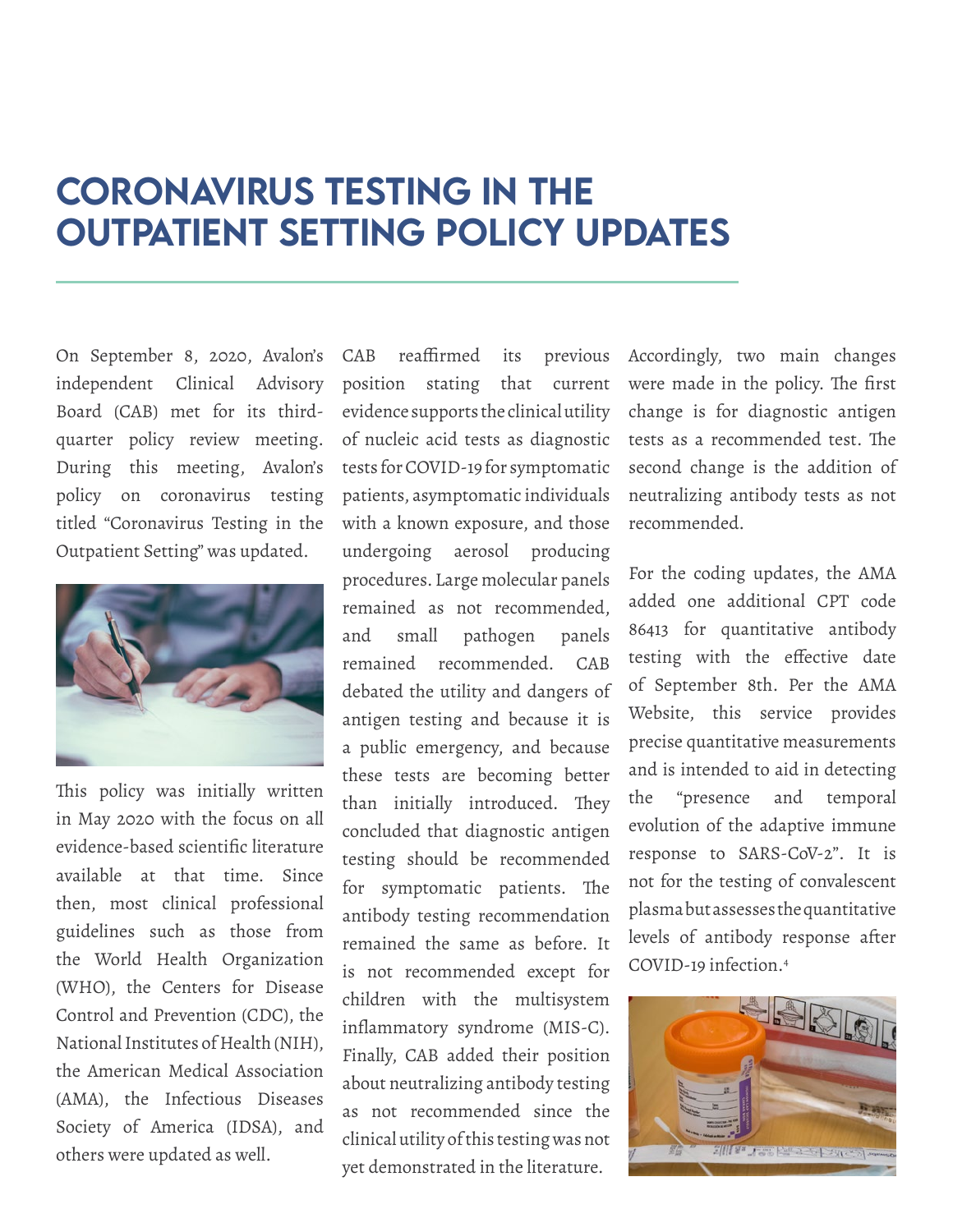#### <span id="page-5-0"></span>CDC Testing for COVID-19 **GUIDANCE UPDATE**

The CDC issued a document titled "Overview of Testing for SARS-CoV-2 (COVID-19)" at the beginning of the pandemic in early spring. Since then, the document was updated several times.

The latest update was issued on September 18, 2020, to reinforce the need to test asymptomatic individuals.5 The CDC now recommends viral testing that detects SARS-CoV-2 nucleic acid or antigen "to diagnose acute infection of both symptomatic and asymptomatic individuals, to guide contact tracing, treatment options,

and isolation requirements". The CDC did not recommend antibody testing because it does not have the FDA authorization as a diagnostic test. However, the CDC suggested that antibody test may be used in certain situations such as "to support clinical assessment of persons who present late in their illnesses when used in conjunction with viral detection tests" and for individuals "suspected to have a post-infectious syndrome caused by SARS-CoV-2 infection (e.g., Multisystem Inflammatory Syndrome in Children; MIS-C)".

In general, the CDC encouraged or recommended testing in symptomatic and asymptomatic individuals with known or unknown COVID-19 contact history. According to the CDC, a positive test does not need to be repeated for 3 months. For self-isolation, the CDC recommended isolating "for at least 10 days after symptom onset and resolution of fever for at least 24 hours, without the use of feverreducing medications, and with improvement of other symptoms". The CDC's complete guidance regarding COVID-19 testing can be found **[here](https://www.cdc.gov/coronavirus/2019-ncov/hcp/testing-overview.html)**.

#### <span id="page-5-1"></span>Changes in Regulatory Oversight of Laboratory Developed Tests

Two recent events affected the longtime debate about the regulatory oversight of laboratory developed tests (LDTs). The impact of these actions remains unclear at this time.

In August 2020, the U.S. Department of Health and Human Services announced that the FDA would no longer require premarket review of LDTs absent notice-andcomment rulemaking, as opposed

to through guidance documents, compliance manuals, website statements, or other informal issuances.6 The notice clarifies that clinical laboratories that develop LDTs may voluntarily seek approval,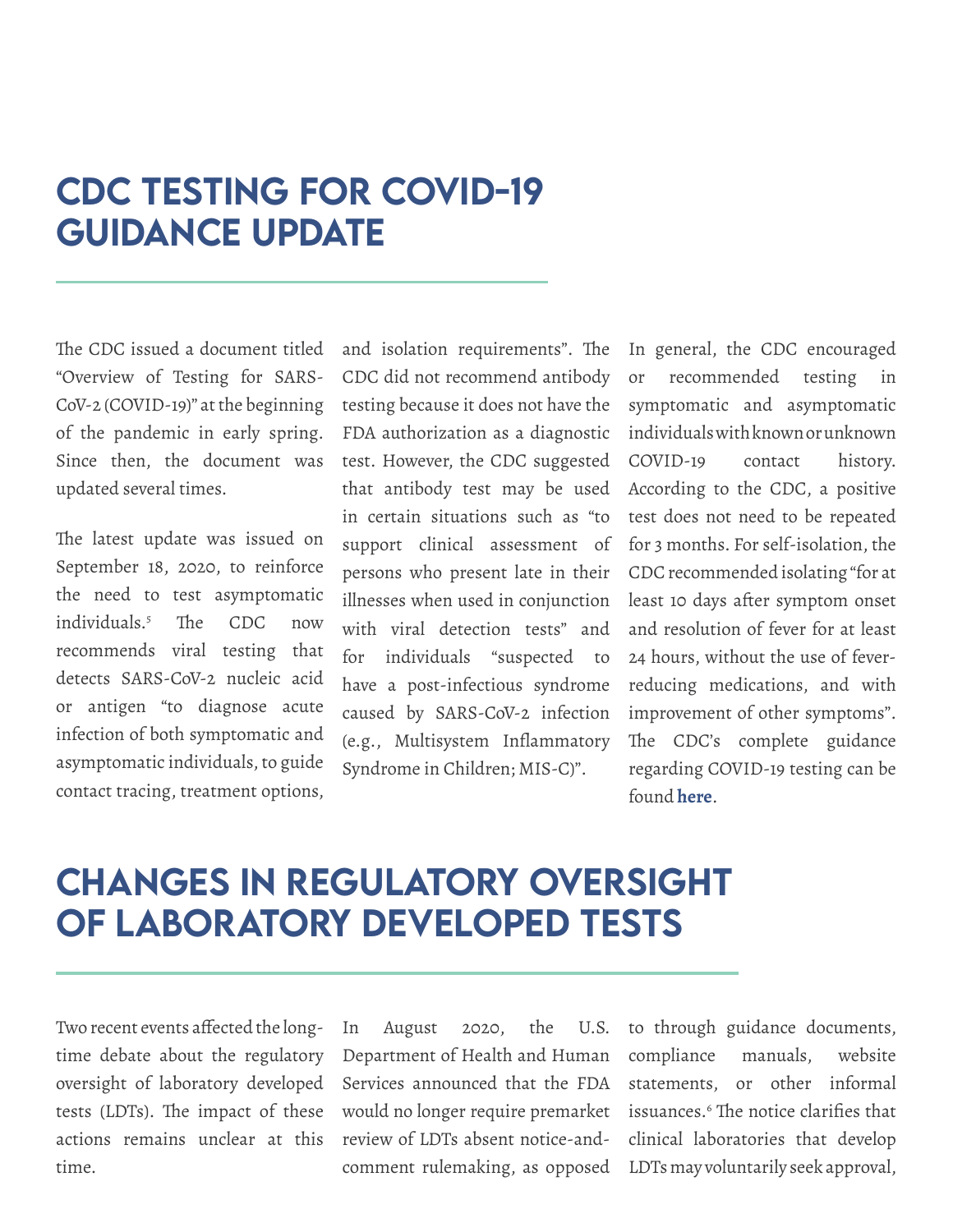

clearance, or an Emergency Use Authorization (EUA) from FDA, but that laboratories are not required to do so. The notice further explains that that clinical laboratories remain subject to regulation under the Clinical Laboratory Improvement Amendments of 1988 (CLIA), regardless of whether they elect to seek premarket review of their LDTs.

On September 15, 2020, HHS Secretary Azar issued an internal memorandum prohibiting the FDA from signing any new rules on its own -- reserving that power to the HHS Secretary, to whom the FDA Commissioner reports. The memo stated that any "prior delegation of rulemaking authority, including the authority to sign or issue a rule or a proposed rule, is rescinded." HHS's language regarding the requirement for notice and comment rulemaking is not limited to COVID-19 tests. As a result, it would appear that HHS intends for this announcement to apply to all tests offered as LDTs—not just tests for COVID-19.

On September 20, 2020, HHS posted a document to its website that clarified that the memo only applies to rulemaking, which follows different procedures and legal requirements than product approvals and authorizations. For example, EUAs will not need to be signed by the secretary.<sup>7</sup>

By way of background, the regulatory oversight of lab testing is shared by FDA and the Centers for Medicare & Medicaid Services (CMS). Clinical testing in the United States must be performed



in laboratories certified under the Clinical Laboratory Improvement Amendments of 1988 (CLIA), a law that bestowed regulatory authority on CMS. The CLIA regulations establish quality standards for laboratory testing performed on specimens from humans, such as blood, body fluid and tissue, for the purpose of diagnosis, prevention, or treatment of disease, or assessment of health.

According to the FDA, a laboratory developed test (LDT) is "a type of in vitro diagnostic test that is

designed, manufactured and used within a single laboratory". CLIA has a very specific set of rules, and under these rules, the laboratory must perform strict validations before offering a test to patients and physicians. If it is an FDAapproved test, the laboratory must follow a specific set of experiments to verify the test's performance. If it is an LDT or FDA-approved and modified test, the laboratory must establish test performance before reporting patient test results.<sup>8</sup>

No one in the laboratory is allowed to start testing without performing clinical test validations. Violation can result in the imposition of serious consequences for both the laboratory and its personnel. Even if the FDA is not overseeing LDTs, they are still being regulated under CLIA.

This is a fluid situation, coming in the middle of a presidential election and when Congress is actively considering legislative proposals to reform the regulation of laboratory tests. Avalon will keep its customers apprised of the latest news on this issue.

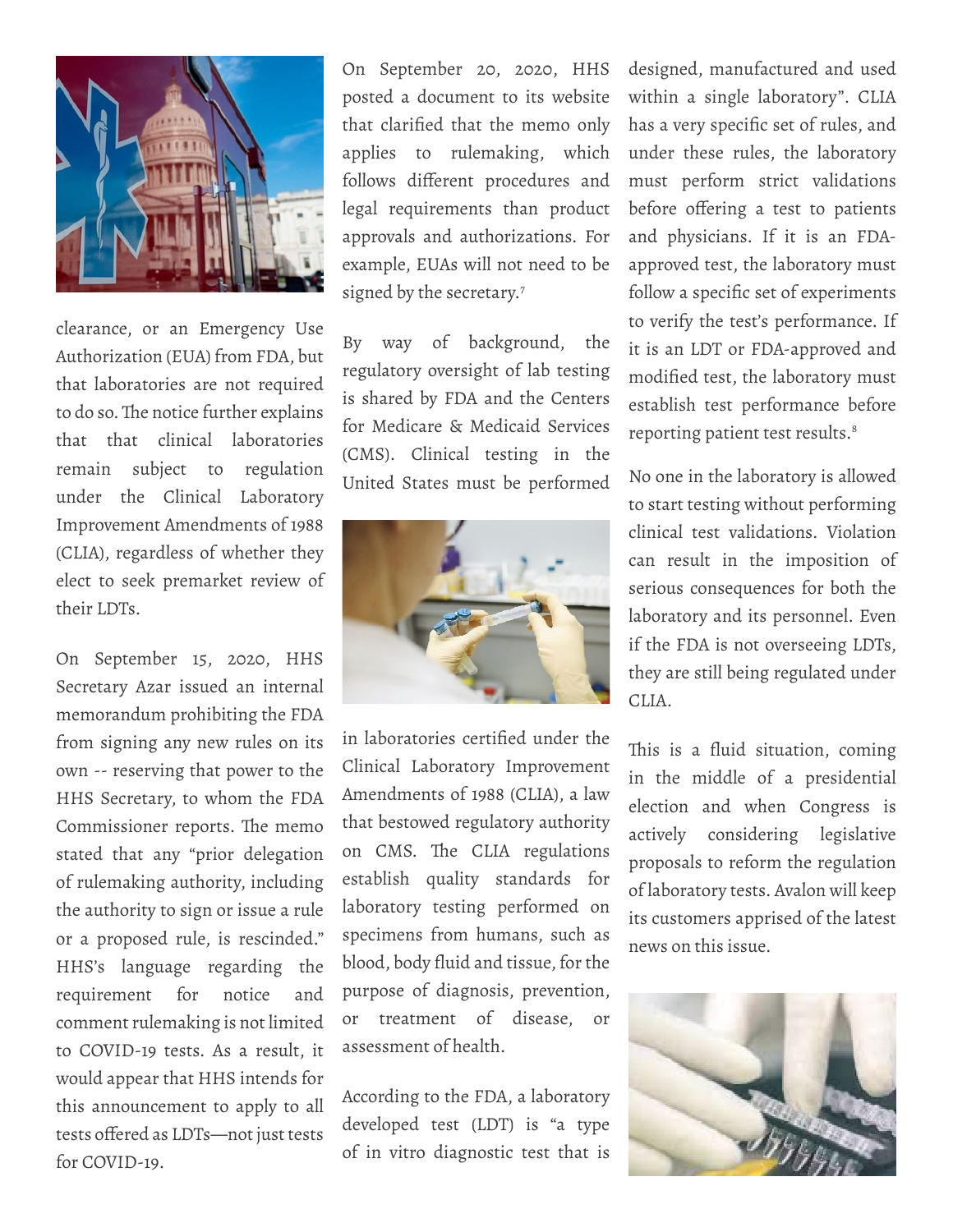#### <span id="page-7-0"></span>COVID-19 FDA EUA Testing Overview



Avalon has developed a dashboard to keep track of all COVID-19 laboratory tests with the FDA Emergency Use Authorizations (EUAs) that can be found **[here](https://www.avalonhcs.com/COVID-19/eua.html)**.

As of the last FDA update on September 22, 2020, there are four antigen tests, forty-six antibody tests, two hundred nucleic acid tests, and one miscellaneous COVID-19 related-test received FDA EUAs.

At this time, there are only four antigen tests that received FDA EUA. Their performance improved since their introduction, and their validation protocols improved as well. The first antigen test Sofia from Quidel utilized only five frozen positive samples in their initial validation9 and, LumiraDx utilized over eighty positive samples.10

There are 200 molecular tests available. They exist in different formats such as high-complexity, moderate-complexity, and waived or point-of-care (POC). The POC format tests are authorized for use in some type of healthcare setting requiring at minimum CLIA certificate of waiver, certificate of compliance, or certificate of accreditation. The Roche Liat system received FDA EUA for their combined COVID-19 and flu test<sup>11</sup>. So far, in addition to CDC's diagnostic multiplex assay for flu and COVID-1912, this is the only test that received FDA EUA for testing flu and COVID-19, but many other manufacturers and labs announced their development. Soon, we should expect to see more of combined small panels for flu and COVID-19 receiving FDA authorizations.

Currently, forty-six antibody tests received FDA EUA. They are all moderate or high complexity and must be performed in the CLIA labs. For neutralizing antibody tests, some companies announced their development. On September 17th, AXIM Biotech has filed EUA with the FDA.<sup>13</sup> They claimed that this rapid diagnostic test will be useful for screening plasma, to verify vaccine efficacy, and for immunity passports. Today, according to current literature, their performance is still unknown, and clinical utility is unclear.



When a vaccine becomes available, the neutralizing antibody test's performance and clinical utility will be determined. Mayo Clinic has launched its neutralizing antibody test to support research.<sup>14</sup> Finally, there are at least fifteen home collection kits that received FDA EUAs, and this list keeps growing very fast. The home collection kits contain nasal swabs or saliva collection devices that patients can collect at home and mail the sample to the lab for testing.